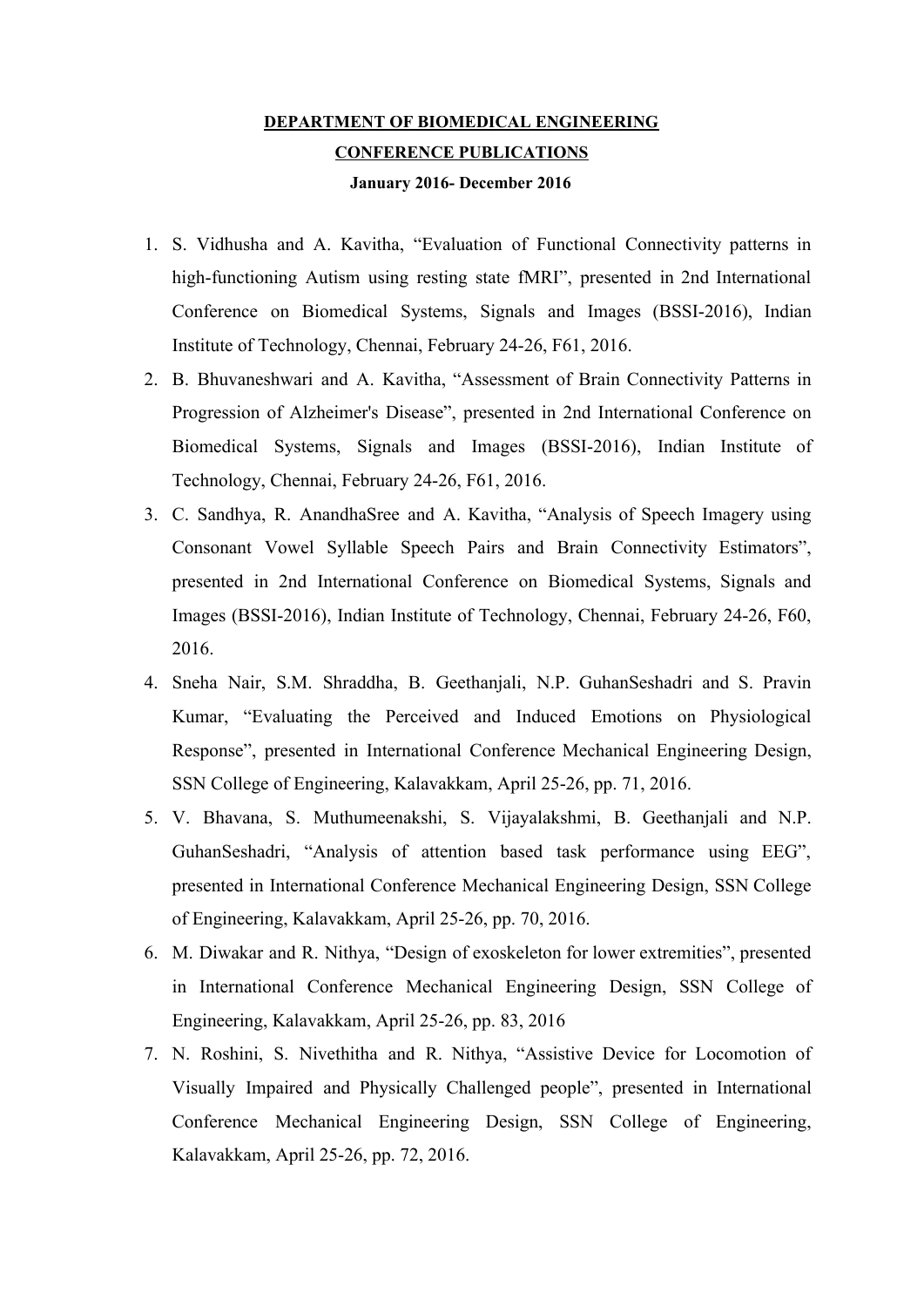- 8. T. Devishree and Mahesh Veezhinathan, "Design of Temperature, Pressure and Flow Controller Modules for Dialysis Machine", presented in International Conference Mechanical Engineering Design, SSN College of Engineering, Kalavakkam, April 25-26, pp. 70, 2016
- 9. A. Kavitha and M. Kapardi, "A model for episodic and reconsolidation memory", presented in International Conference on Memory, Budapest, Hungary, July 17-22, A-0775, 2016.
- 10. A. Kavitha and B. Bhuvaneshwari, "Assessment of brain connectivity patterns in progression of Alzheimer's disease", presented in International Conference on Memory, Budapest, Hungary, July 17-22, A-0784, 2016.
- 11. S. Muthumeenakshi, B. Geethanjali, N.P. Gughan Seshadri, V. Bhavana, and R. Vijayalakshmi ,"Visualization of Brain Activation during the Performance of Attention-Demanding Tasks" presented in IEEE 15th International Conference on Cognitive Informatics & Cognitive Computing (ICCI&CC 2016), Aug.  $22 - 23$ , pp. 34 -41, 2016.
- 12. N. P. GuhanSeshadri, S. Muthumeenakshi, B. Geethanjali and S. Pravin Kumar, "Visualization of Brain Connectivity during Emotion induction", presented in Front. Neuroinform. Conference, pp. 276-280, 2016.
- 13. S. Sriranjani., B. Geethanjali and S. Pravin Kumar, "Functional connectivity during working memory task performance" presented in Front. Neuroinform. Conference, pp. 273, 2016.
- 14. N. P. Guhan Seshadri, B. Geethanjali and S. Muthumeenakshi, "Visualizing the brain connectivity during negative emotion processing– An EEG study", presented in Front. Hum. Neurosci. Conference, pp. 323 – 330, 2016.
- 15. J. Delpha, P. Manimegalai, and Samuel James, "Analysis of Pulse Wave for Early Detection of Cardiac Risk in Diabetic Patient", presented in International Conference on Signal Processing, Control and Data Analytics, San Diego, USA, August 27, 2016.
- 16. J. Delpha, S. Dinesh, N. Sudarshan and C.R. Imayan, "Minimising the Bio-Signals Recorded In PSG by Estimation of Respiration Rate from ECG Signal" , presented in International Conference on Signal Processing, Control and Data Analytics, San Diego, USA, August 27, 2016.